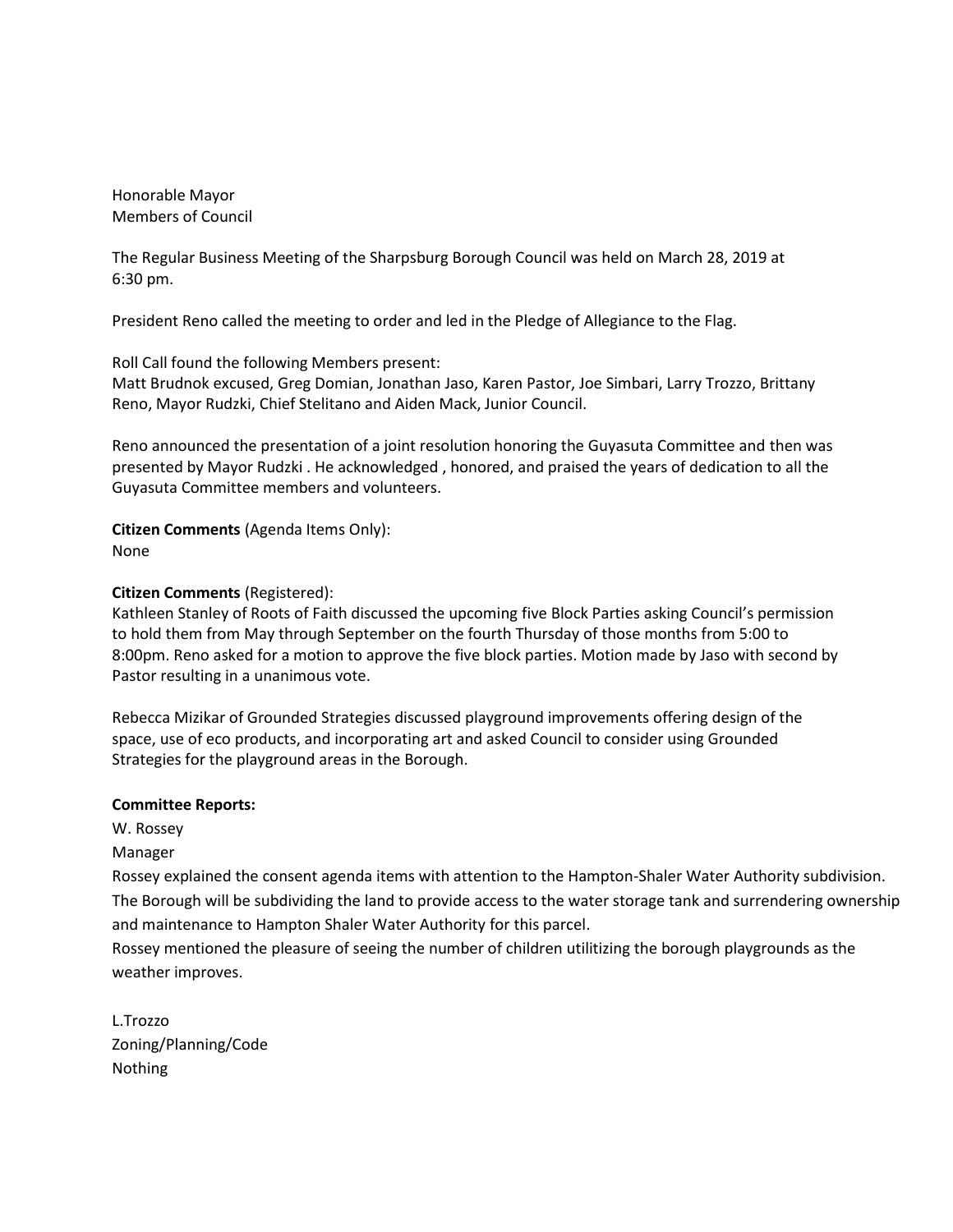## G. Domian

### Personnel

-Domian addressed his review of the borough parking issues and suggested the creation of a parking ordinance to alleviate the parking woes. Officer Hoebel did research from a police strategy so Council and the police could work together understanding what should be enforced both in residential areas and the business district.

-Domian also addressed the progress of Open Streets and the status of the response of volunteers.

### K.Pastor

### Public Safety

Pastor mentioned there were 20 fire calls for the month of March. Also, donation letters will be mailed within the next week or two. Pastor announced the Fire Department Fish Fry to be held on Good Friday on April 19th from 11:00am until 7:00 pm.

### J. Simbari

### Public Works

Simbari encouraged the public to express their opinions on any issue within the Borough or Council government business. Simbari discussed the upcoming Primary Election and encouraged the public to become educated prior to voting.

Simbari discussed the current Borough's lease of the prior Silky's Crow's nest land parcel with RIiverfront 47.

Resident Clark Wigginton expressed interest in the Silky's sale and inquired of the status of the appraisal and details of the sale. He also asked Council of their new intended location for the Public Works Plant. Solicitor Kalena stated that these issues are executive session discussion only at this point in time.

J.Jaso

#### Health/Property

Jaso announced the Earth Day town wide clean-up is to be held on April 13<sup>th</sup> starting at 9:00 am at the Sharpsburg Borough Building and the Easter egg hunt will begin at 1:00 pm in Kennedy Park.

M. Brudnok Finance Nothing

A.Mack Junior Council Nothing

J.D'Ambrosio Public Works Director D'Ambrosio mentioned that the crew is trimming the trees on Main Street and replacing any street signs that need attention.

Council Meeting March 28, 2019 (2)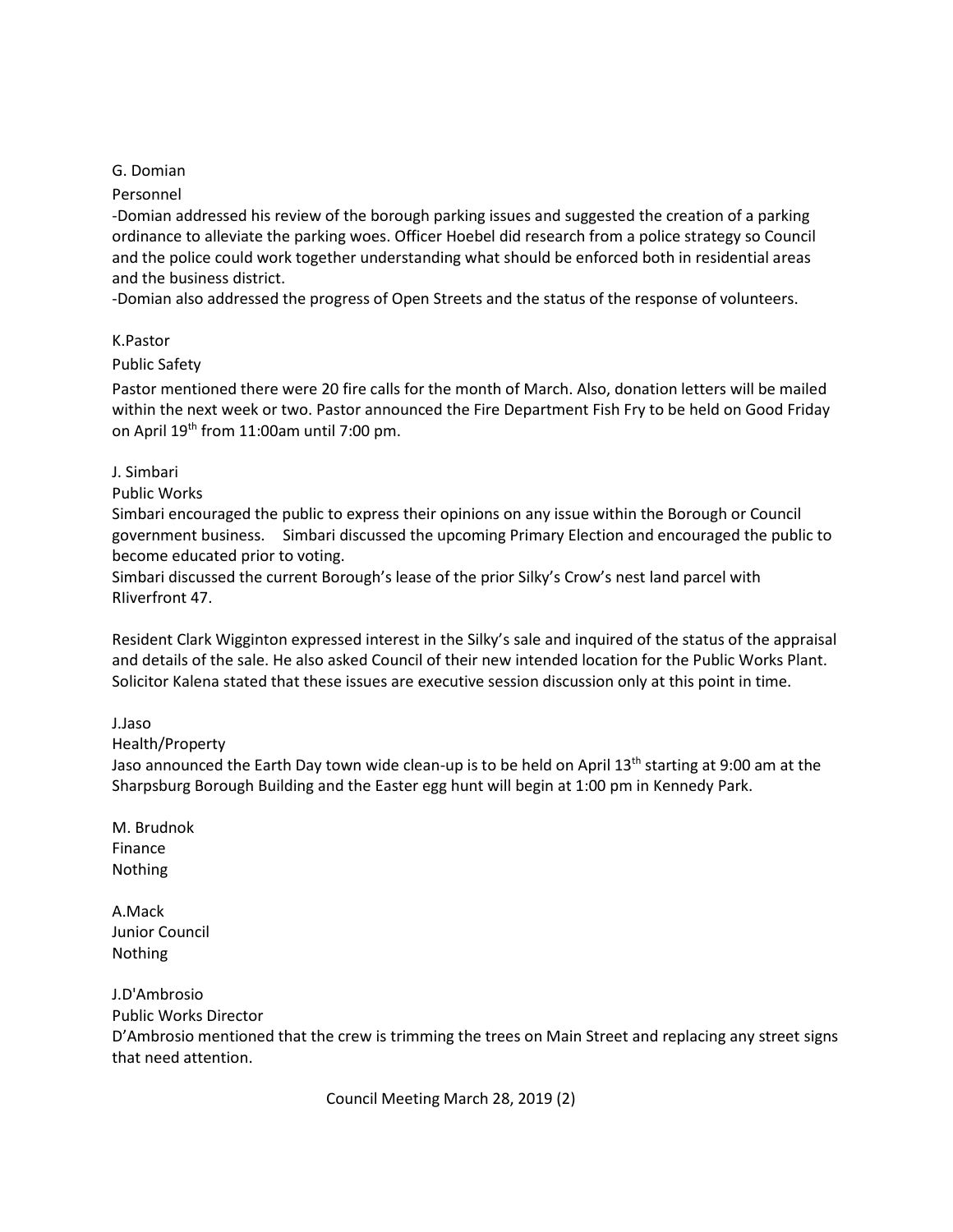Rossey commented that both D'Ambrosio and Dellert have been attending the Allegheny County Pesticide Classes to update their licenses. The classes instruct as to how to kill rodents and kill weeds. Rossey thanked them for attending the ongoing classes.

M.Rudzki

Mayor

-Mayor thanked the Guyasuta Committee for all their accomplishments and contributing in excess of \$100,000 back to the community of which residents, businesses, and organizations all benefited from their generosity.

-He also acknowledged the 40th year anniversary of Dezi Hair Fashions located on North Canal here in Sharpsburg and congratulated the proprietor being a woman as well.

-Mayor announced the Etna-Sharpsburg Earth Day challenge and cheered our residents to participate and win the challenge.

-Mayor expressed thanks to Reno and SNO for launching the Ecodistrict Happy Hour and Idea Round up Event and the success of the resident participation.

-He announced the Animal Friends Mobile Resource Clinic to be held in the Borough Building on April  $12<sup>th</sup>$  for 8-4 pm.

-He expressed thanks to the DPW for cleaning the trees and debris at James Sharp Landing and removing the grafitti at the 62<sup>nd</sup> Street Bridge.

-Mayor acknowledged Reno, Manager's, and his attendance at the Banner Community award ceremony The ceremony recognizes the responsible and sustainable growth in Sharpsburg now for the  $6<sup>th</sup>$  straight year.

-He also acknowledged attending the R47 seminar with Secretary Dunn of the Department of Conservation and Natural Resources where Dunn discussed Governor Wolfe's restore Pennsylvania plan and if resources become available Dunn would use them to complete the riverfront trail between Millvale and the end of Aspinwall.

# B.Reno

President

-Reno asked Council to approve a letter of support for the Aspinwall Riverfront application to DCNR for a grant to acquire the riverfront shoreline area for the trail and it then would be renamed to Allegheny Riverfront Trail Park.

-Reno addressed the issue of traffic on 10<sup>th</sup> Street and the enhancement of the area where the statue of Chief Guyasuta sits and the consideration of changing the direction of the traffic flow on both 9<sup>th</sup> and 10<sup>th</sup> streets.

-Reno asked Public Works to return the trash receptacles at the various bus stops and Reno made a motion to return six garbage cans throughout town. Motion made by Simbari and second by Jaso resulting in a unanimous vote.

- Reno congratulated officer Carb for attendance at Police training.

# T. Stelitano

Police Chief

Chief thanked the Guyasuta Days Committee for their contributions to the Police Department over the years. Chief addressed 289 police calls for the month of March.

Council Meeting March 28, 2019 (3)